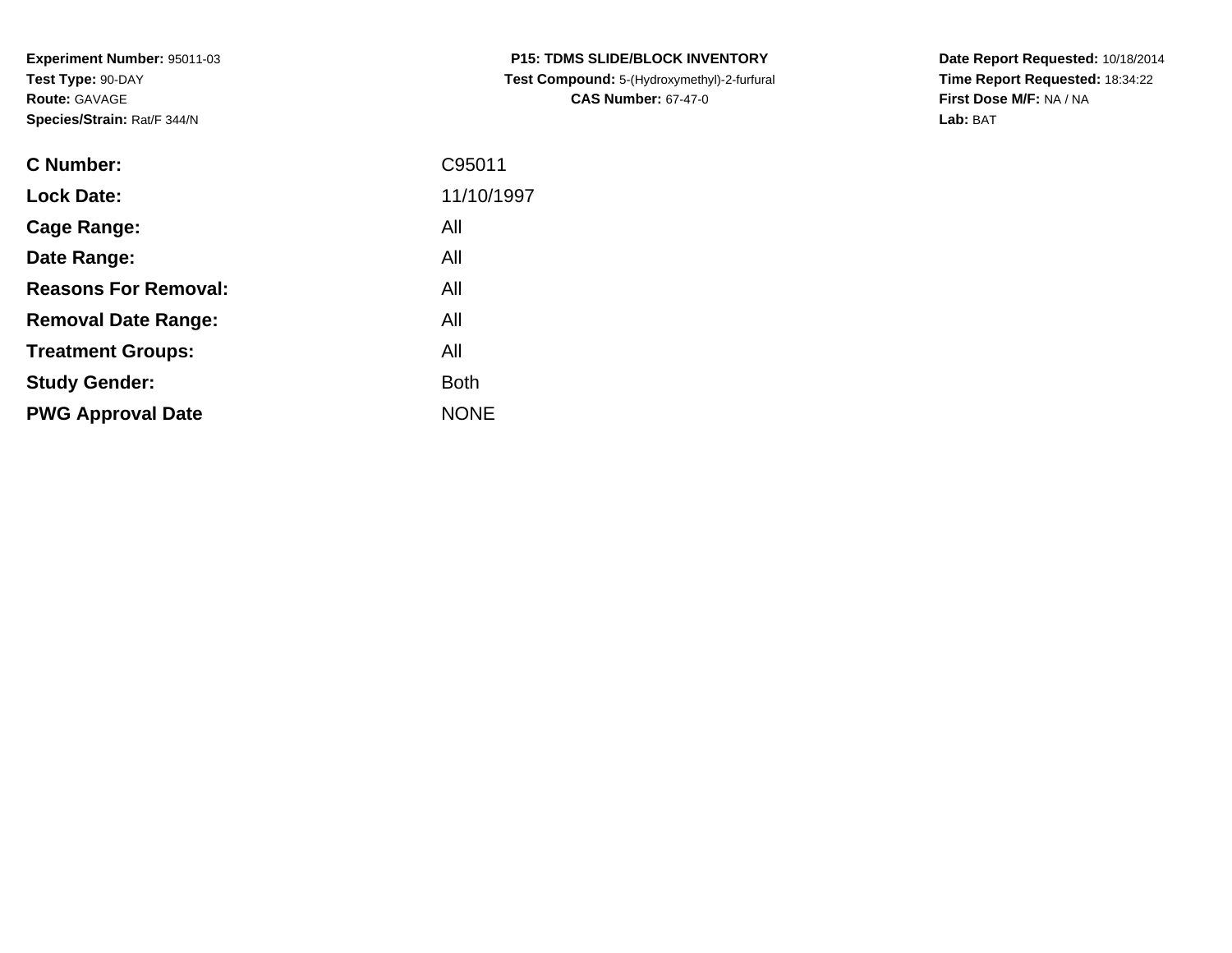**Test Type:** 90-DAY

**Route:** GAVAGE

10

**Species/Strain:** Rat/F 344/N

## **P15: TDMS SLIDE/BLOCK INVENTORY**

**Test Compound:** 5-(Hydroxymethyl)-2-furfural

**CAS Number:** 67-47-0

**Date Report Requested:** 10/18/2014**Time Report Requested:** 18:34:22**First Dose M/F:** NA / NA**Lab:** BAT

| <b>SPECIES: Rat</b>         |                          |                               | <b>STRAIN:</b> F 344/N   |                          |                             | <b>SEX: MALE</b> | <b>DOSE LEVEL: 0 MG/KG</b> |
|-----------------------------|--------------------------|-------------------------------|--------------------------|--------------------------|-----------------------------|------------------|----------------------------|
| <b>CID</b><br><b>NUMBER</b> | INDIVIDUAL<br>ANIMAL NO. | <b>HISTO</b><br><b>NUMBER</b> | NMBR OF<br><b>SLIDES</b> | NMBR OF<br><b>BLOCKS</b> | <b>WET</b><br><b>TISSUE</b> |                  |                            |
|                             | 00001                    | 9703401                       |                          | .                        | Y N                         |                  |                            |
| 2                           | 00002                    | 9703402                       |                          |                          | Y N                         |                  |                            |
| 3                           | 00003                    | 9703403                       |                          |                          | Y N                         |                  |                            |
| 4                           | 00004                    | 9703404                       |                          |                          | Y N                         |                  |                            |
| 5                           | 00005                    | 9703405                       |                          | .                        | Y N                         |                  |                            |
| 6                           | 00006                    | 9703406                       |                          |                          | Y N                         |                  |                            |
| $\overline{7}$              | 00007                    | 9703407                       |                          |                          | Y N                         |                  |                            |
| 8                           | 00008                    | 9703408                       |                          |                          | Y N                         |                  |                            |
| 9                           | 00009                    | 9703409                       |                          |                          | Y N                         |                  |                            |

 IN MY OPINION THIS MATERIAL IS OF SUFFICIENT QUALITY TO BE RETAINED IN THECARCINOGENESIS REPOSITORY UNLESS THE MATERIAL IS MARKED WITH AN ASTERISK

REVIEWED BY REPOSITORY SUPERVISOR

<sup>00010</sup> <sup>9703410</sup> ................ ................ Y N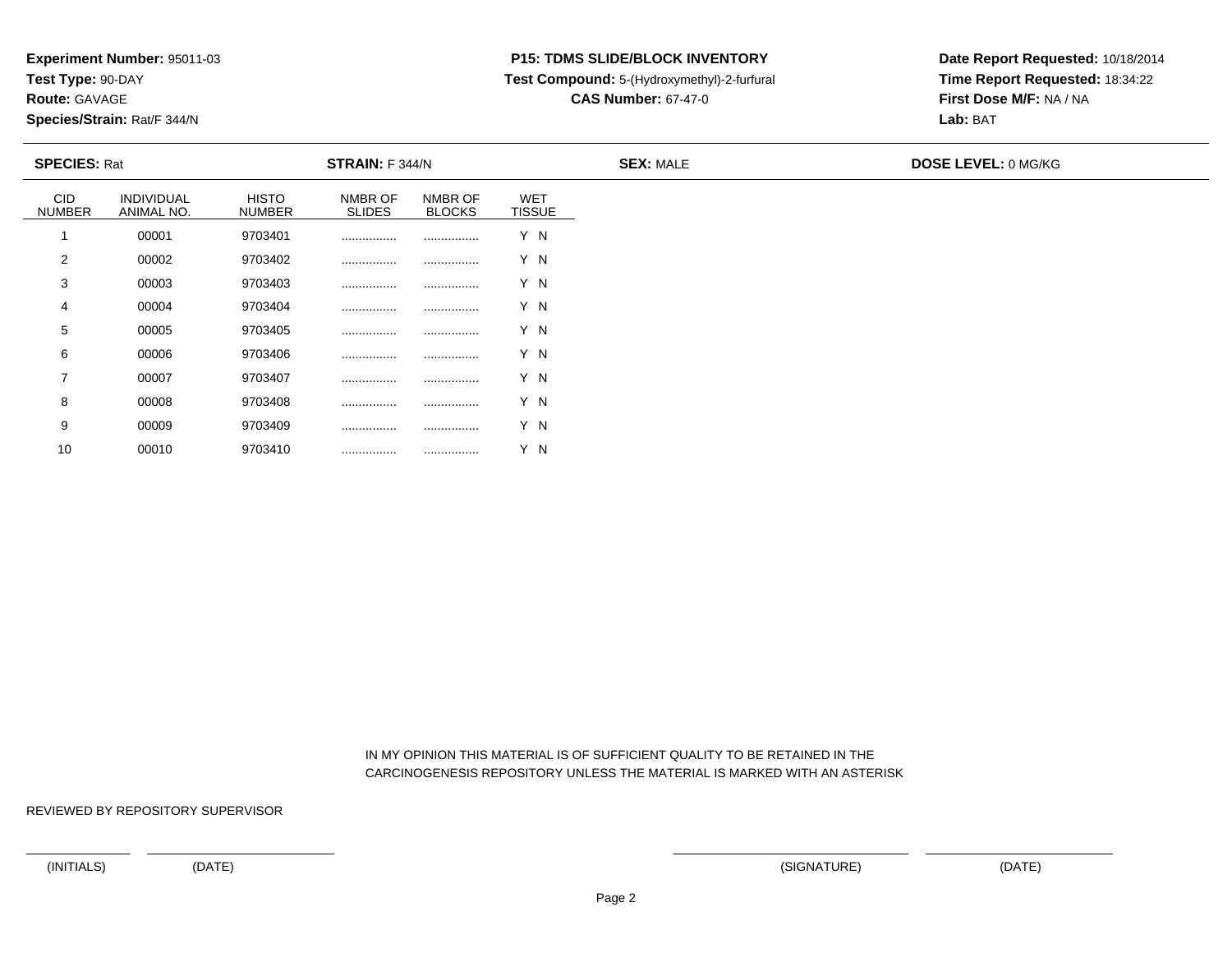**Test Type:** 90-DAY

**Route:** GAVAGE

20

**Species/Strain:** Rat/F 344/N

### **P15: TDMS SLIDE/BLOCK INVENTORY**

**Test Compound:** 5-(Hydroxymethyl)-2-furfural

**CAS Number:** 67-47-0

**Date Report Requested:** 10/18/2014**Time Report Requested:** 18:34:22**First Dose M/F:** NA / NA**Lab:** BAT

| <b>SPECIES: Rat</b>         |                          |                               | STRAIN: F 344/N          |                          |                             | <b>SEX: MALE</b> | <b>DOSE LEVEL: 94 MG/KG</b> |
|-----------------------------|--------------------------|-------------------------------|--------------------------|--------------------------|-----------------------------|------------------|-----------------------------|
| <b>CID</b><br><b>NUMBER</b> | INDIVIDUAL<br>ANIMAL NO. | <b>HISTO</b><br><b>NUMBER</b> | NMBR OF<br><b>SLIDES</b> | NMBR OF<br><b>BLOCKS</b> | <b>WET</b><br><b>TISSUE</b> |                  |                             |
| 11                          | 00011                    | 9703411                       |                          |                          | Y N                         |                  |                             |
| 12                          | 00012                    | 9703412                       |                          |                          | Y N                         |                  |                             |
| 13                          | 00013                    | 9703413                       |                          |                          | Y N                         |                  |                             |
| 14                          | 00014                    | 9703414                       |                          |                          | Y N                         |                  |                             |
| 15                          | 00015                    | 9703415                       |                          |                          | Y N                         |                  |                             |
| 16                          | 00016                    | 9703416                       |                          |                          | Y N                         |                  |                             |
| 17                          | 00017                    | 9703417                       |                          | .                        | Y N                         |                  |                             |
| 18                          | 00018                    | 9703418                       |                          |                          | Y N                         |                  |                             |
| 19                          | 00019                    | 9703419                       |                          | .                        | Y N                         |                  |                             |

 IN MY OPINION THIS MATERIAL IS OF SUFFICIENT QUALITY TO BE RETAINED IN THECARCINOGENESIS REPOSITORY UNLESS THE MATERIAL IS MARKED WITH AN ASTERISK

REVIEWED BY REPOSITORY SUPERVISOR

<sup>00020</sup> <sup>9703420</sup> ................ ................ Y N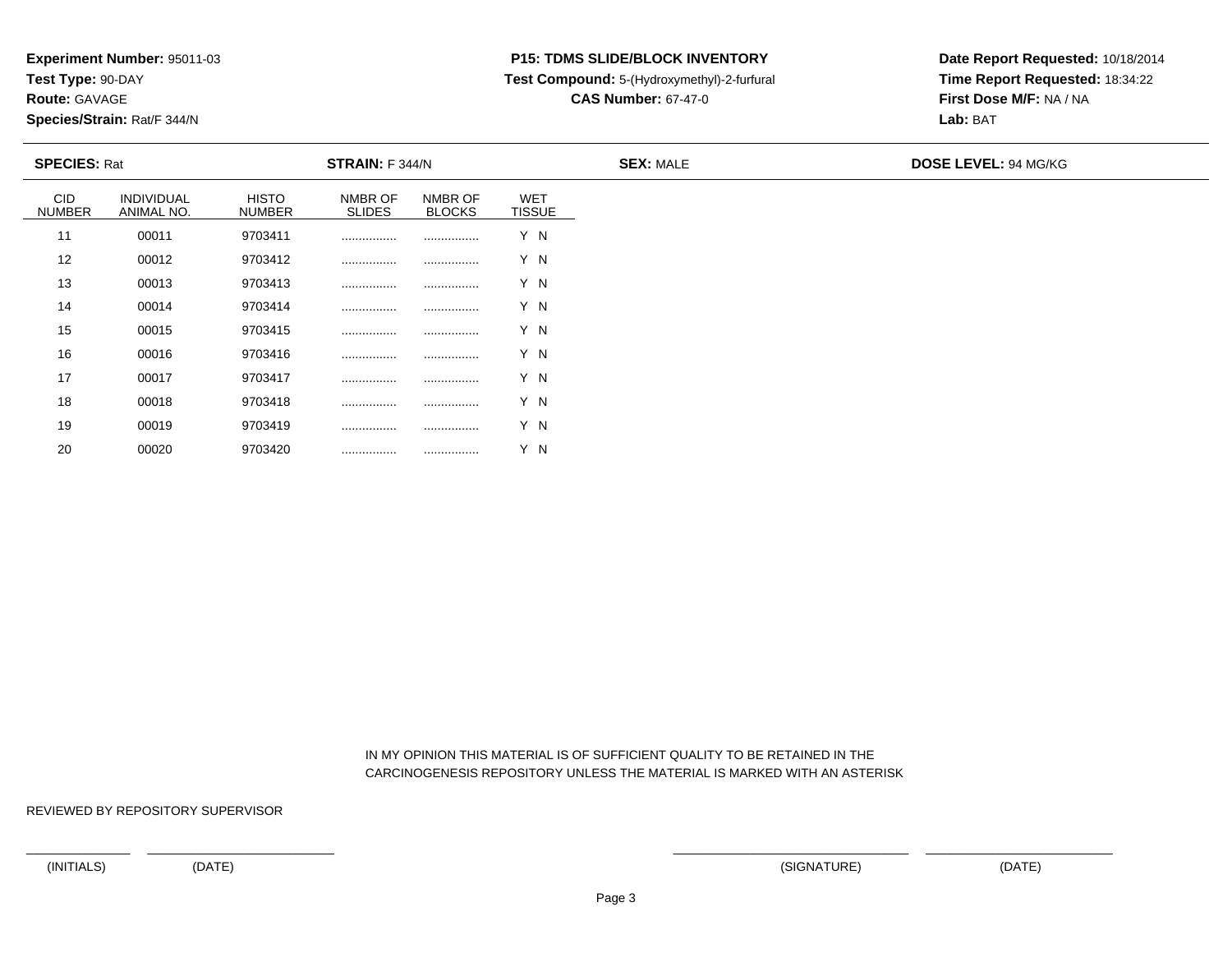**Test Type:** 90-DAY

**Route:** GAVAGE

30

**Species/Strain:** Rat/F 344/N

### **P15: TDMS SLIDE/BLOCK INVENTORY**

**Test Compound:** 5-(Hydroxymethyl)-2-furfural

**CAS Number:** 67-47-0

**Date Report Requested:** 10/18/2014**Time Report Requested:** 18:34:22**First Dose M/F:** NA / NA**Lab:** BAT

| <b>SPECIES: Rat</b>         |                          |                               | <b>STRAIN:</b> F 344/N   |                          |                             | <b>SEX: MALE</b> | <b>DOSE LEVEL: 188</b> | MG/KG |
|-----------------------------|--------------------------|-------------------------------|--------------------------|--------------------------|-----------------------------|------------------|------------------------|-------|
| <b>CID</b><br><b>NUMBER</b> | INDIVIDUAL<br>ANIMAL NO. | <b>HISTO</b><br><b>NUMBER</b> | NMBR OF<br><b>SLIDES</b> | NMBR OF<br><b>BLOCKS</b> | <b>WET</b><br><b>TISSUE</b> |                  |                        |       |
| 21                          | 00021                    | 9703421                       |                          |                          | Y N                         |                  |                        |       |
| 22                          | 00022                    | 9703422                       |                          |                          | Y N                         |                  |                        |       |
| 23                          | 00023                    | 9703423                       |                          |                          | Y N                         |                  |                        |       |
| 24                          | 00024                    | 9703424                       |                          |                          | Y N                         |                  |                        |       |
| 25                          | 00025                    | 9703425                       |                          |                          | Y N                         |                  |                        |       |
| 26                          | 00026                    | 9703426                       |                          |                          | Y N                         |                  |                        |       |
| 27                          | 00027                    | 9703427                       |                          |                          | Y N                         |                  |                        |       |
| 28                          | 00028                    | 9703428                       |                          |                          | Y N                         |                  |                        |       |
| 29                          | 00029                    | 9703429                       | .                        |                          | Y N                         |                  |                        |       |

 IN MY OPINION THIS MATERIAL IS OF SUFFICIENT QUALITY TO BE RETAINED IN THECARCINOGENESIS REPOSITORY UNLESS THE MATERIAL IS MARKED WITH AN ASTERISK

REVIEWED BY REPOSITORY SUPERVISOR

<sup>00030</sup> <sup>9703430</sup> ................ ................ Y N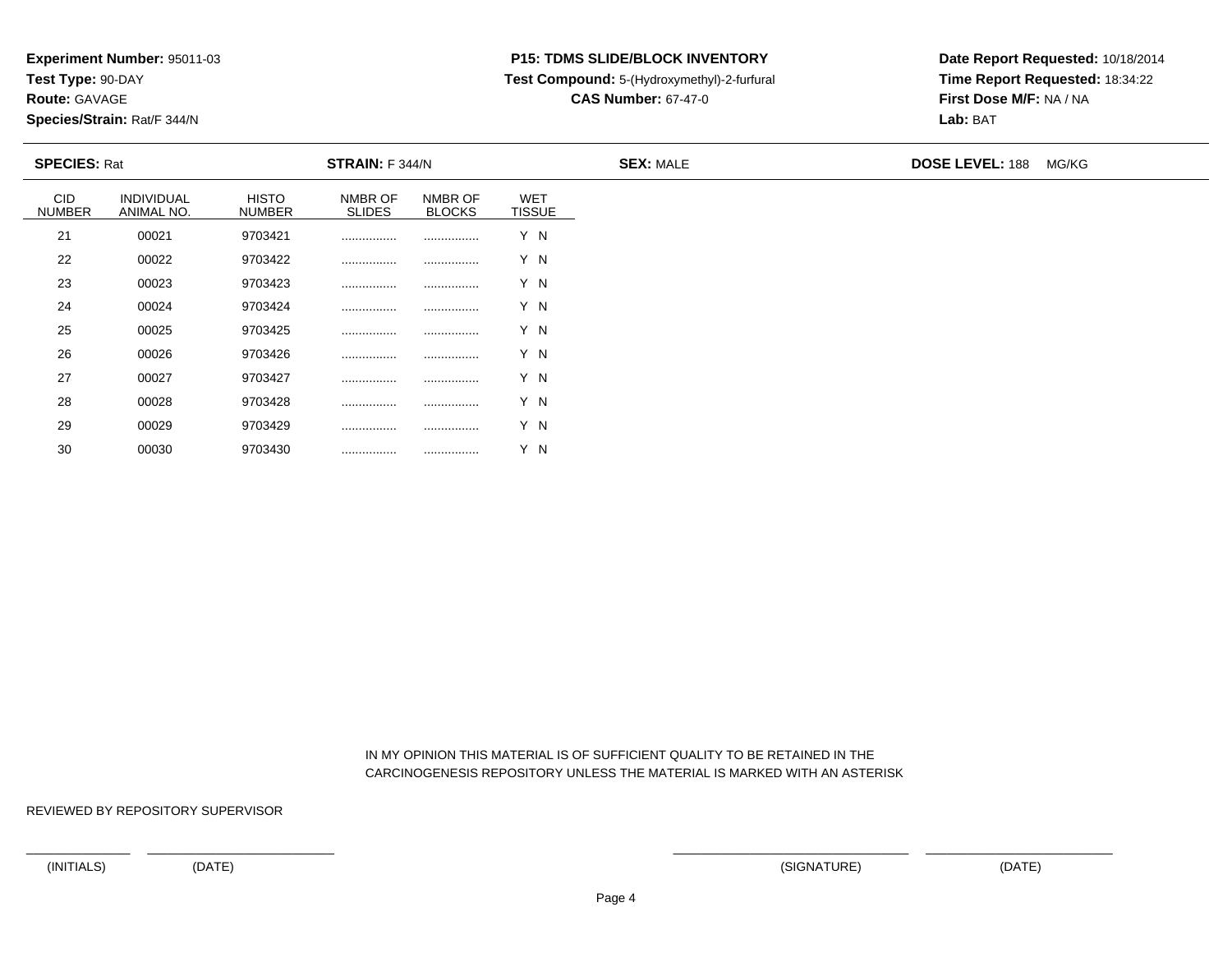**Test Type:** 90-DAY

**Route:** GAVAGE

40

**Species/Strain:** Rat/F 344/N

### **P15: TDMS SLIDE/BLOCK INVENTORY**

**Test Compound:** 5-(Hydroxymethyl)-2-furfural

**CAS Number:** 67-47-0

**Date Report Requested:** 10/18/2014**Time Report Requested:** 18:34:22**First Dose M/F:** NA / NA**Lab:** BAT

| <b>SPECIES: Rat</b>         |                          |                               | <b>STRAIN:</b> F 344/N   |                          |                             | <b>SEX: MALE</b> | <b>DOSE LEVEL: 375</b> | MG/KG |
|-----------------------------|--------------------------|-------------------------------|--------------------------|--------------------------|-----------------------------|------------------|------------------------|-------|
| <b>CID</b><br><b>NUMBER</b> | INDIVIDUAL<br>ANIMAL NO. | <b>HISTO</b><br><b>NUMBER</b> | NMBR OF<br><b>SLIDES</b> | NMBR OF<br><b>BLOCKS</b> | <b>WET</b><br><b>TISSUE</b> |                  |                        |       |
| 31                          | 00031                    | 9703431                       |                          |                          | Y N                         |                  |                        |       |
| 32                          | 00032                    | 9703432                       |                          |                          | Y N                         |                  |                        |       |
| 33                          | 00033                    | 9703433                       |                          |                          | Y N                         |                  |                        |       |
| 34                          | 00034                    | 9703434                       |                          |                          | Y N                         |                  |                        |       |
| 35                          | 00035                    | 9703435                       |                          |                          | Y N                         |                  |                        |       |
| 36                          | 00036                    | 9703436                       |                          |                          | Y N                         |                  |                        |       |
| 37                          | 00037                    | 9703437                       |                          |                          | Y N                         |                  |                        |       |
| 38                          | 00038                    | 9703438                       |                          |                          | Y N                         |                  |                        |       |
| 39                          | 00039                    | 9703439                       |                          |                          | Y N                         |                  |                        |       |

 IN MY OPINION THIS MATERIAL IS OF SUFFICIENT QUALITY TO BE RETAINED IN THECARCINOGENESIS REPOSITORY UNLESS THE MATERIAL IS MARKED WITH AN ASTERISK

REVIEWED BY REPOSITORY SUPERVISOR

<sup>00040</sup> <sup>9703440</sup> ................ ................ Y N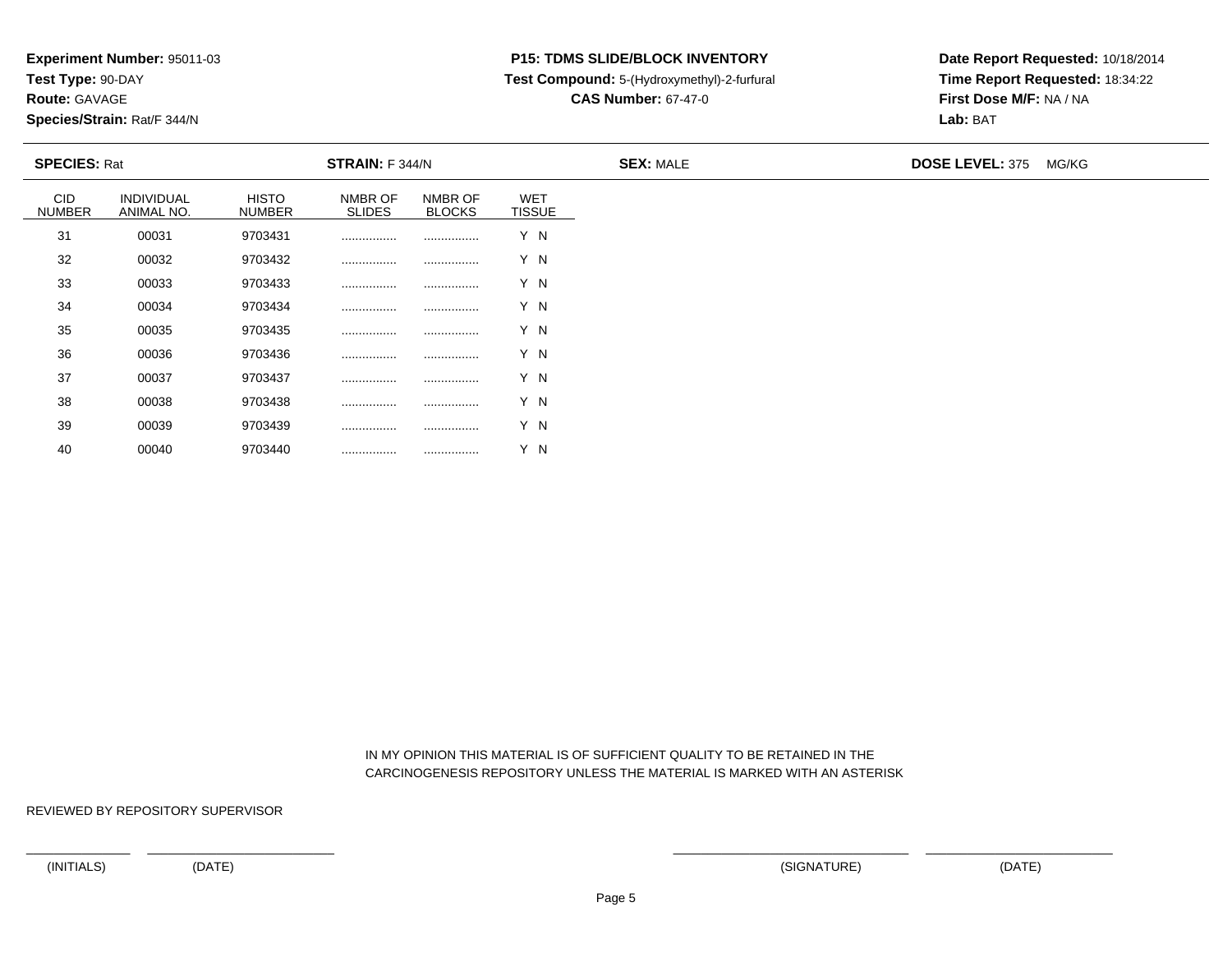**Test Type:** 90-DAY

**Route:** GAVAGE

50

**Species/Strain:** Rat/F 344/N

### **P15: TDMS SLIDE/BLOCK INVENTORY**

**Test Compound:** 5-(Hydroxymethyl)-2-furfural

**CAS Number:** 67-47-0

**Date Report Requested:** 10/18/2014**Time Report Requested:** 18:34:22**First Dose M/F:** NA / NA**Lab:** BAT

| <b>SPECIES: Rat</b>         |                          |                               | <b>STRAIN:</b> F 344/N   |                          |                             | <b>SEX: MALE</b> | <b>DOSE LEVEL: 750</b> | MG/KG |
|-----------------------------|--------------------------|-------------------------------|--------------------------|--------------------------|-----------------------------|------------------|------------------------|-------|
| <b>CID</b><br><b>NUMBER</b> | INDIVIDUAL<br>ANIMAL NO. | <b>HISTO</b><br><b>NUMBER</b> | NMBR OF<br><b>SLIDES</b> | NMBR OF<br><b>BLOCKS</b> | <b>WET</b><br><b>TISSUE</b> |                  |                        |       |
| 41                          | 00041                    | 9703441                       |                          |                          | Y N                         |                  |                        |       |
| 42                          | 00042                    | 9703442                       |                          |                          | Y N                         |                  |                        |       |
| 43                          | 00043                    | 9703443                       |                          |                          | Y N                         |                  |                        |       |
| 44                          | 00044                    | 9703444                       |                          |                          | Y N                         |                  |                        |       |
| 45                          | 00045                    | 9703445                       |                          |                          | Y N                         |                  |                        |       |
| 46                          | 00046                    | 9703446                       |                          |                          | Y N                         |                  |                        |       |
| 47                          | 00047                    | 9703447                       |                          |                          | Y N                         |                  |                        |       |
| 48                          | 00048                    | 9703448                       |                          |                          | Y N                         |                  |                        |       |
| 49                          | 00049                    | 9703449                       |                          |                          | Y N                         |                  |                        |       |

 IN MY OPINION THIS MATERIAL IS OF SUFFICIENT QUALITY TO BE RETAINED IN THECARCINOGENESIS REPOSITORY UNLESS THE MATERIAL IS MARKED WITH AN ASTERISK

REVIEWED BY REPOSITORY SUPERVISOR

<sup>00050</sup> <sup>9703450</sup> ................ ................ Y N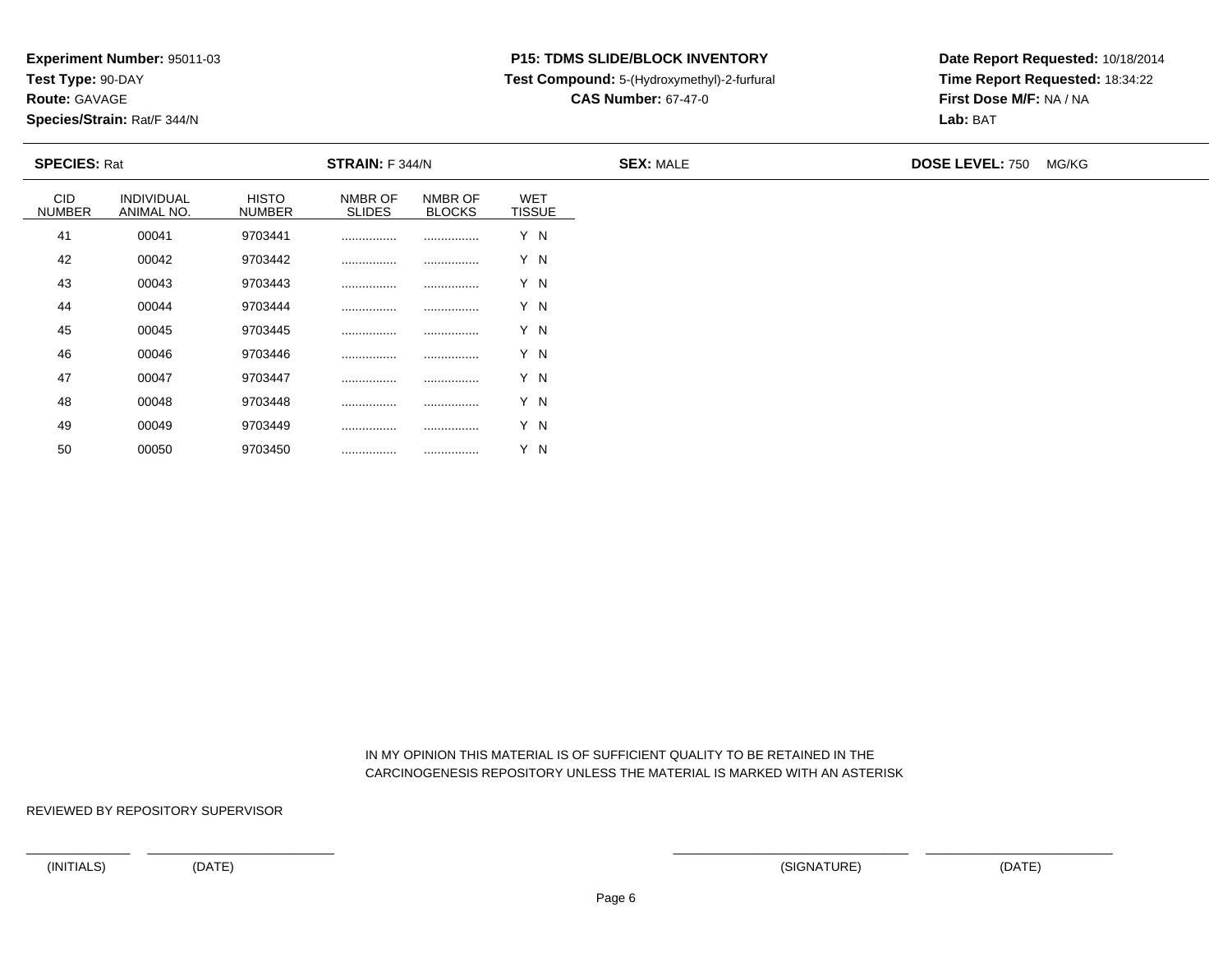**Test Type:** 90-DAY

**Route:** GAVAGE

60

**Species/Strain:** Rat/F 344/N

### **P15: TDMS SLIDE/BLOCK INVENTORY**

**Test Compound:** 5-(Hydroxymethyl)-2-furfural

**CAS Number:** 67-47-0

**Date Report Requested:** 10/18/2014**Time Report Requested:** 18:34:22**First Dose M/F:** NA / NA**Lab:** BAT

| <b>SPECIES: Rat</b>         |                          |                               | STRAIN: F 344/N          |                          |                      | <b>SEX: MALE</b> | DOSE LEVEL: 1500 MG/KG |  |
|-----------------------------|--------------------------|-------------------------------|--------------------------|--------------------------|----------------------|------------------|------------------------|--|
| <b>CID</b><br><b>NUMBER</b> | INDIVIDUAL<br>ANIMAL NO. | <b>HISTO</b><br><b>NUMBER</b> | NMBR OF<br><b>SLIDES</b> | NMBR OF<br><b>BLOCKS</b> | WET<br><b>TISSUE</b> |                  |                        |  |
| 51                          | 00051                    | 9703451                       |                          |                          | Y N                  |                  |                        |  |
| 52                          | 00052                    | 9703452                       |                          |                          | Y N                  |                  |                        |  |
| 53                          | 00053                    | 9703453                       |                          |                          | Y N                  |                  |                        |  |
| 54                          | 00054                    | 9703454                       |                          |                          | Y N                  |                  |                        |  |
| 55                          | 00055                    | 9703455                       |                          |                          | Y N                  |                  |                        |  |
| 56                          | 00056                    | 9703456                       |                          |                          | Y N                  |                  |                        |  |
| 57                          | 00057                    | 9703457                       |                          |                          | Y N                  |                  |                        |  |
| 58                          | 00058                    | 9703458                       |                          |                          | Y N                  |                  |                        |  |
| 59                          | 00059                    | 9703459                       |                          |                          | Y N                  |                  |                        |  |

 IN MY OPINION THIS MATERIAL IS OF SUFFICIENT QUALITY TO BE RETAINED IN THECARCINOGENESIS REPOSITORY UNLESS THE MATERIAL IS MARKED WITH AN ASTERISK

REVIEWED BY REPOSITORY SUPERVISOR

<sup>00060</sup> <sup>9703460</sup> ................ ................ Y N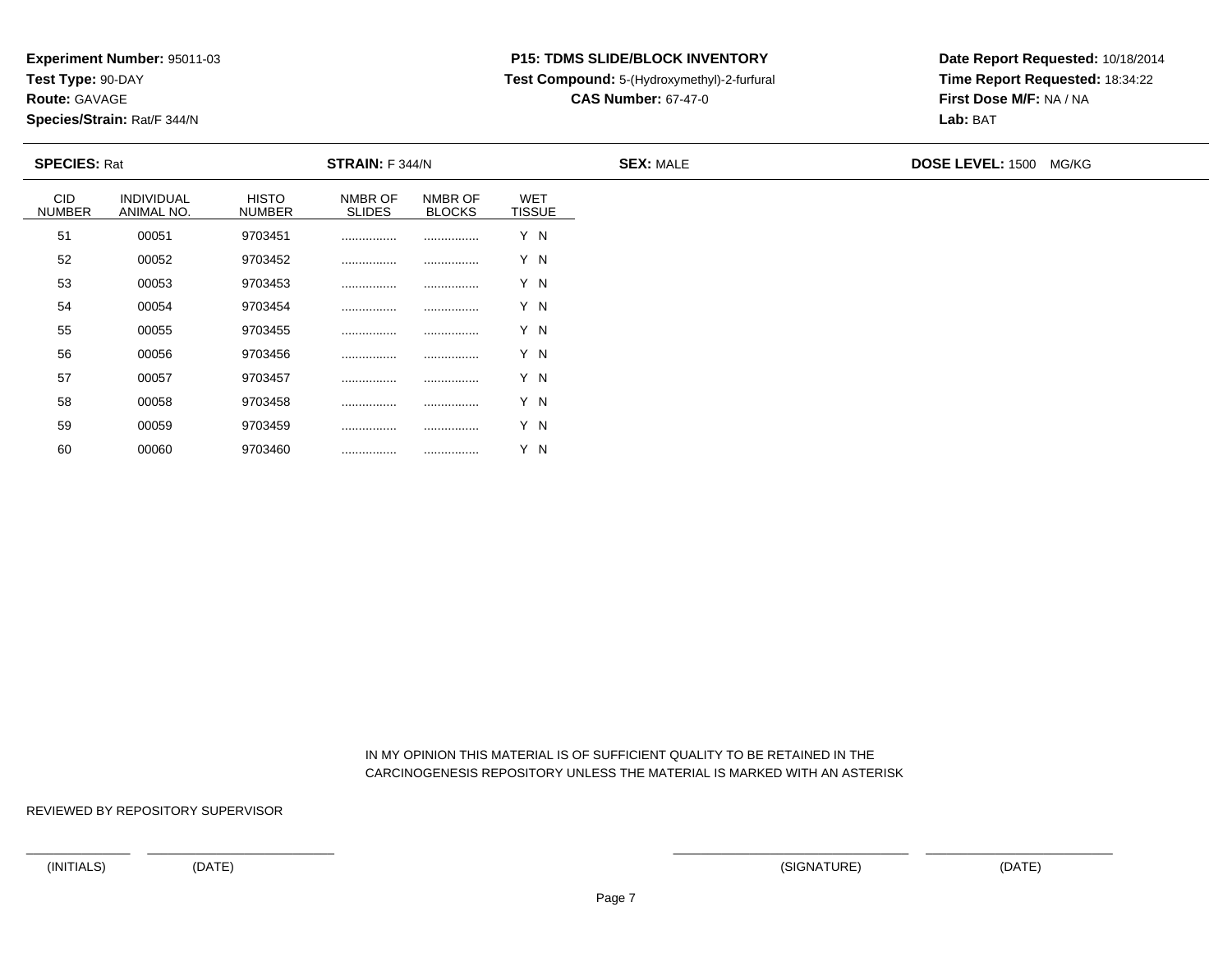**Test Type:** 90-DAY

**Route:** GAVAGE

70

**Species/Strain:** Rat/F 344/N

### **P15: TDMS SLIDE/BLOCK INVENTORY**

**Test Compound:** 5-(Hydroxymethyl)-2-furfural

**CAS Number:** 67-47-0

**Date Report Requested:** 10/18/2014**Time Report Requested:** 18:34:22**First Dose M/F:** NA / NA**Lab:** BAT

| <b>SPECIES: Rat</b>         |                                 |                               | STRAIN: F 344/N          |                          |                             | <b>SEX: FEMALE</b> | <b>DOSE LEVEL: 0 MG/KG</b> |
|-----------------------------|---------------------------------|-------------------------------|--------------------------|--------------------------|-----------------------------|--------------------|----------------------------|
| <b>CID</b><br><b>NUMBER</b> | <b>INDIVIDUAL</b><br>ANIMAL NO. | <b>HISTO</b><br><b>NUMBER</b> | NMBR OF<br><b>SLIDES</b> | NMBR OF<br><b>BLOCKS</b> | <b>WET</b><br><b>TISSUE</b> |                    |                            |
| 61                          | 00061                           | 9703461                       |                          |                          | Y N                         |                    |                            |
| 62                          | 00062                           | 9703462                       |                          |                          | Y N                         |                    |                            |
| 63                          | 00063                           | 9703463                       |                          |                          | Y N                         |                    |                            |
| 64                          | 00064                           | 9703464                       |                          |                          | Y N                         |                    |                            |
| 65                          | 00065                           | 9703465                       |                          |                          | Y N                         |                    |                            |
| 66                          | 00066                           | 9703466                       |                          |                          | Y N                         |                    |                            |
| 67                          | 00067                           | 9703467                       |                          |                          | Y N                         |                    |                            |
| 68                          | 00068                           | 9703468                       |                          |                          | Y N                         |                    |                            |
| 69                          | 00069                           | 9703469                       |                          |                          | Y N                         |                    |                            |

 IN MY OPINION THIS MATERIAL IS OF SUFFICIENT QUALITY TO BE RETAINED IN THECARCINOGENESIS REPOSITORY UNLESS THE MATERIAL IS MARKED WITH AN ASTERISK

REVIEWED BY REPOSITORY SUPERVISOR

<sup>00070</sup> <sup>9703470</sup> ................ ................ Y N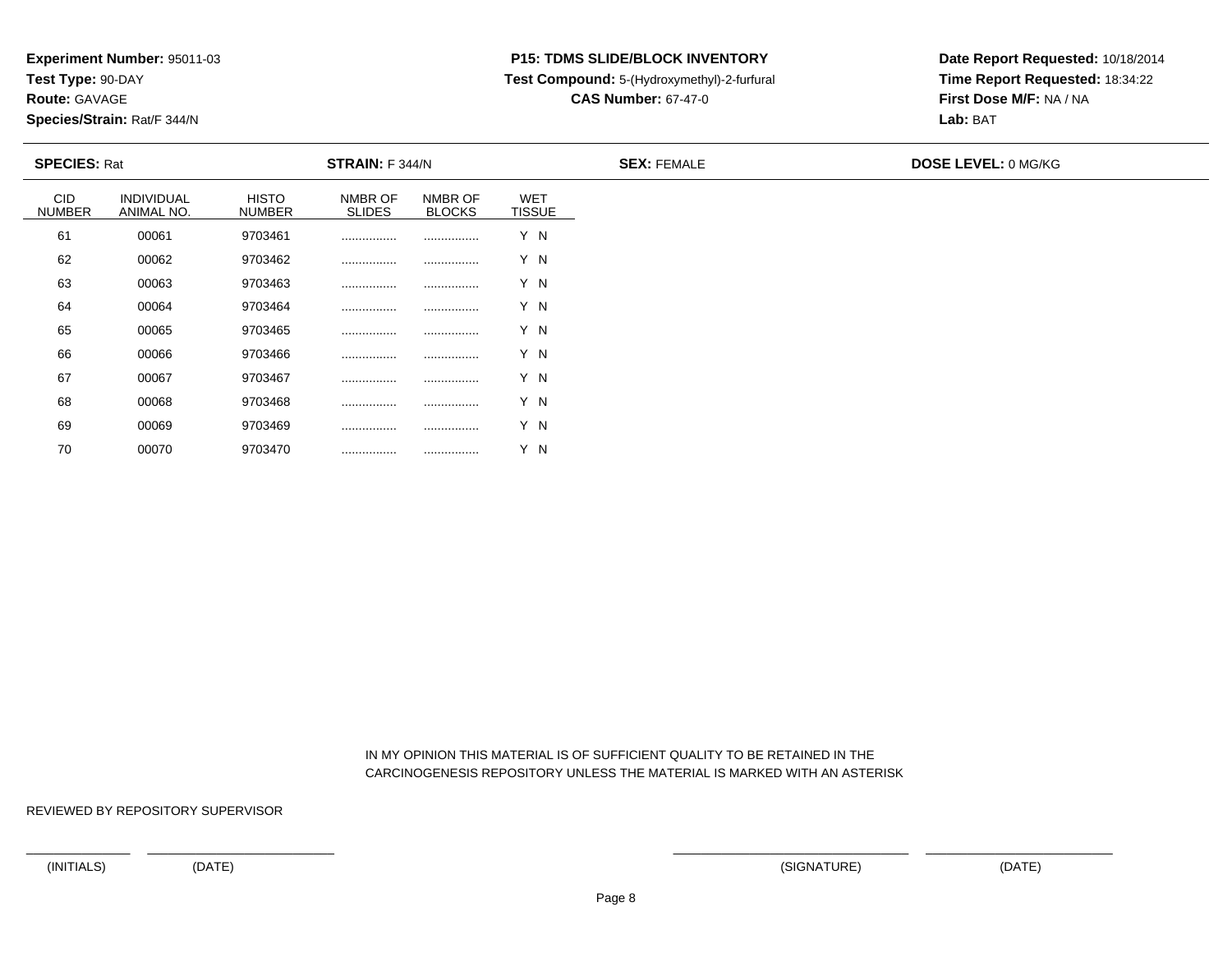**Test Type:** 90-DAY

**Route:** GAVAGE

80

**Species/Strain:** Rat/F 344/N

## **P15: TDMS SLIDE/BLOCK INVENTORY**

**Test Compound:** 5-(Hydroxymethyl)-2-furfural

**CAS Number:** 67-47-0

**Date Report Requested:** 10/18/2014**Time Report Requested:** 18:34:22**First Dose M/F:** NA / NA**Lab:** BAT

|                             | <b>SPECIES: Rat</b>      |                               | STRAIN: F 344/N          |                          |                             | <b>SEX: FEMALE</b> | <b>DOSE LEVEL: 94 MG/KG</b> |
|-----------------------------|--------------------------|-------------------------------|--------------------------|--------------------------|-----------------------------|--------------------|-----------------------------|
| <b>CID</b><br><b>NUMBER</b> | INDIVIDUAL<br>ANIMAL NO. | <b>HISTO</b><br><b>NUMBER</b> | NMBR OF<br><b>SLIDES</b> | NMBR OF<br><b>BLOCKS</b> | <b>WET</b><br><b>TISSUE</b> |                    |                             |
| 71                          | 00071                    | 9703471                       |                          |                          | Y N                         |                    |                             |
| 72                          | 00072                    | 9703472                       |                          |                          | Y N                         |                    |                             |
| 73                          | 00073                    | 9703473                       |                          |                          | Y N                         |                    |                             |
| 74                          | 00074                    | 9703474                       |                          |                          | Y N                         |                    |                             |
| 75                          | 00075                    | 9703475                       |                          |                          | Y N                         |                    |                             |
| 76                          | 00076                    | 9703476                       |                          |                          | Y N                         |                    |                             |
| 77                          | 00077                    | 9703477                       |                          |                          | Y N                         |                    |                             |
| 78                          | 00078                    | 9703478                       | .                        |                          | Y N                         |                    |                             |
| 79                          | 00079                    | 9703479                       |                          |                          | Y N                         |                    |                             |

 IN MY OPINION THIS MATERIAL IS OF SUFFICIENT QUALITY TO BE RETAINED IN THECARCINOGENESIS REPOSITORY UNLESS THE MATERIAL IS MARKED WITH AN ASTERISK

REVIEWED BY REPOSITORY SUPERVISOR

<sup>00080</sup> <sup>9703480</sup> ................ ................ Y N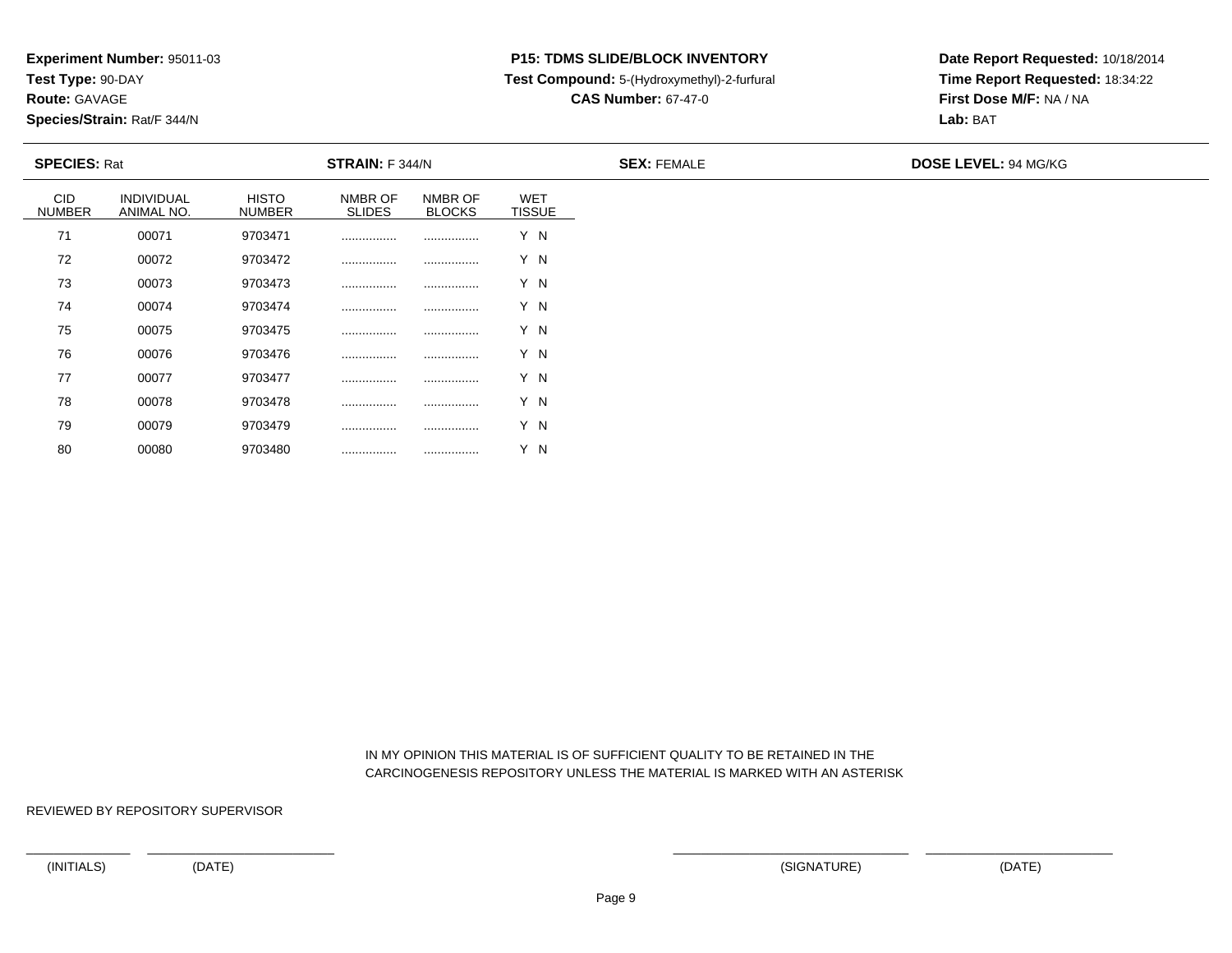**Test Type:** 90-DAY

**Route:** GAVAGE

90

**Species/Strain:** Rat/F 344/N

### **P15: TDMS SLIDE/BLOCK INVENTORY**

**Test Compound:** 5-(Hydroxymethyl)-2-furfural

**CAS Number:** 67-47-0

**Date Report Requested:** 10/18/2014**Time Report Requested:** 18:34:22**First Dose M/F:** NA / NA**Lab:** BAT

| <b>SPECIES: Rat</b>         |                          |                               | <b>STRAIN:</b> F 344/N   |                          |                             | <b>SEX: FEMALE</b> | <b>DOSE LEVEL: 188</b> | MG/KG |
|-----------------------------|--------------------------|-------------------------------|--------------------------|--------------------------|-----------------------------|--------------------|------------------------|-------|
| <b>CID</b><br><b>NUMBER</b> | INDIVIDUAL<br>ANIMAL NO. | <b>HISTO</b><br><b>NUMBER</b> | NMBR OF<br><b>SLIDES</b> | NMBR OF<br><b>BLOCKS</b> | <b>WET</b><br><b>TISSUE</b> |                    |                        |       |
| 81                          | 00081                    | 9703481                       |                          |                          | Y N                         |                    |                        |       |
| 82                          | 00082                    | 9703482                       |                          |                          | Y N                         |                    |                        |       |
| 83                          | 00083                    | 9703483                       |                          |                          | Y N                         |                    |                        |       |
| 84                          | 00084                    | 9703484                       |                          |                          | Y N                         |                    |                        |       |
| 85                          | 00085                    | 9703485                       |                          |                          | Y N                         |                    |                        |       |
| 86                          | 00086                    | 9703486                       | .                        |                          | Y N                         |                    |                        |       |
| 87                          | 00087                    | 9703487                       |                          |                          | Y N                         |                    |                        |       |
| 88                          | 00088                    | 9703488                       |                          |                          | Y N                         |                    |                        |       |
| 89                          | 00089                    | 9703489                       | .                        |                          | Y N                         |                    |                        |       |

 IN MY OPINION THIS MATERIAL IS OF SUFFICIENT QUALITY TO BE RETAINED IN THECARCINOGENESIS REPOSITORY UNLESS THE MATERIAL IS MARKED WITH AN ASTERISK

REVIEWED BY REPOSITORY SUPERVISOR

<sup>00090</sup> <sup>9703490</sup> ................ ................ Y N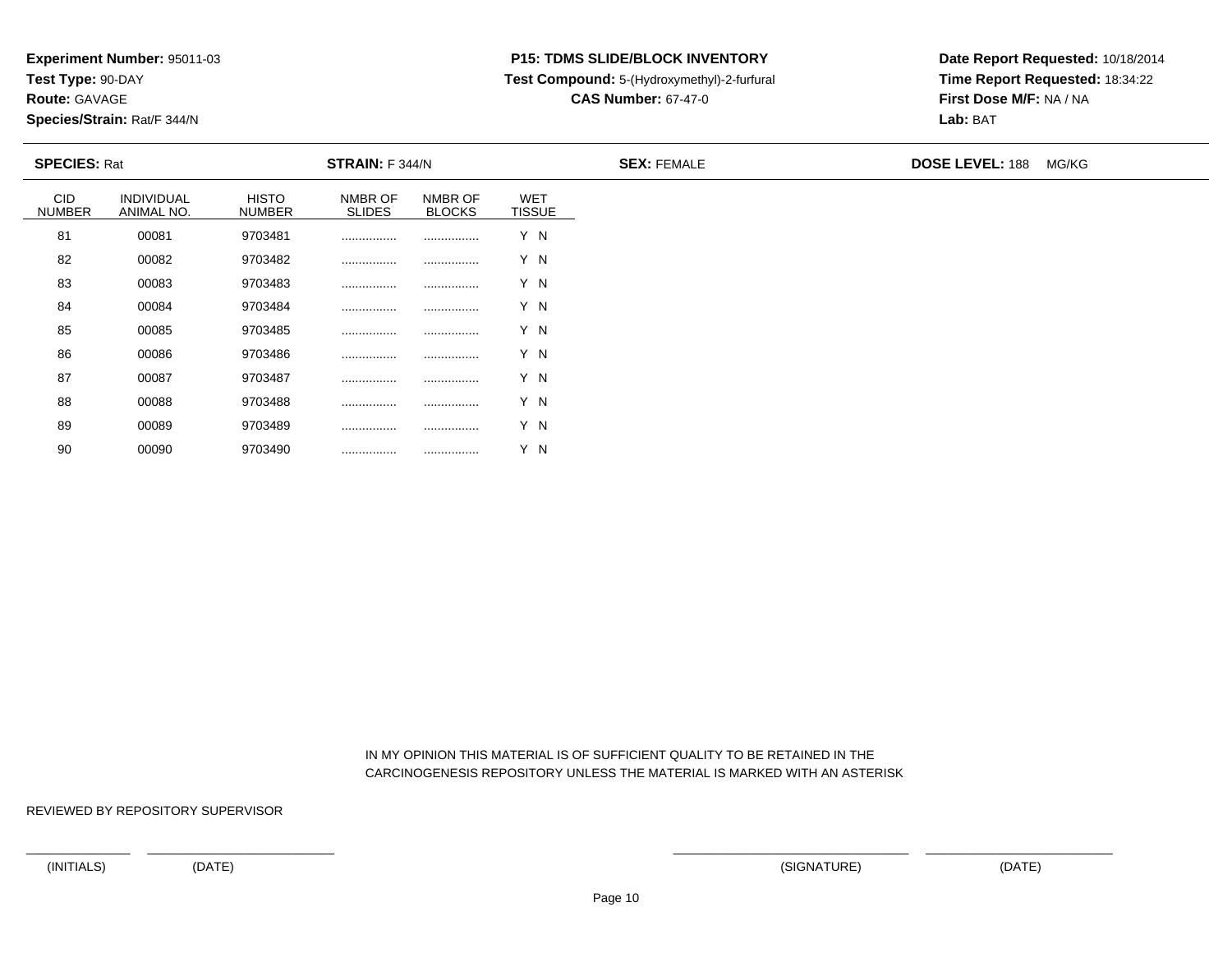**Test Type:** 90-DAY

**Route:** GAVAGE

100

**Species/Strain:** Rat/F 344/N

# **P15: TDMS SLIDE/BLOCK INVENTORY**

**Test Compound:** 5-(Hydroxymethyl)-2-furfural

**CAS Number:** 67-47-0

**Date Report Requested:** 10/18/2014**Time Report Requested:** 18:34:22**First Dose M/F:** NA / NA**Lab:** BAT

| <b>SPECIES: Rat</b>         |                          |                               | <b>STRAIN:</b> F 344/N   |                          |                             | <b>SEX: FEMALE</b> | <b>DOSE LEVEL: 375</b> | MG/KG |
|-----------------------------|--------------------------|-------------------------------|--------------------------|--------------------------|-----------------------------|--------------------|------------------------|-------|
| <b>CID</b><br><b>NUMBER</b> | INDIVIDUAL<br>ANIMAL NO. | <b>HISTO</b><br><b>NUMBER</b> | NMBR OF<br><b>SLIDES</b> | NMBR OF<br><b>BLOCKS</b> | <b>WET</b><br><b>TISSUE</b> |                    |                        |       |
| 91                          | 00091                    | 9703491                       | .                        | .                        | Y N                         |                    |                        |       |
| 92                          | 00092                    | 9703492                       |                          |                          | Y N                         |                    |                        |       |
| 93                          | 00093                    | 9703493                       |                          |                          | Y N                         |                    |                        |       |
| 94                          | 00094                    | 9703494                       |                          |                          | Y N                         |                    |                        |       |
| 95                          | 00095                    | 9703495                       |                          |                          | Y N                         |                    |                        |       |
| 96                          | 00096                    | 9703496                       |                          |                          | Y N                         |                    |                        |       |
| 97                          | 00097                    | 9703497                       |                          |                          | Y N                         |                    |                        |       |
| 98                          | 00098                    | 9703498                       |                          |                          | Y N                         |                    |                        |       |
| 99                          | 00099                    | 9703499                       |                          |                          | Y N                         |                    |                        |       |

 IN MY OPINION THIS MATERIAL IS OF SUFFICIENT QUALITY TO BE RETAINED IN THECARCINOGENESIS REPOSITORY UNLESS THE MATERIAL IS MARKED WITH AN ASTERISK

REVIEWED BY REPOSITORY SUPERVISOR

<sup>00100</sup> <sup>9703500</sup> ................ ................ Y N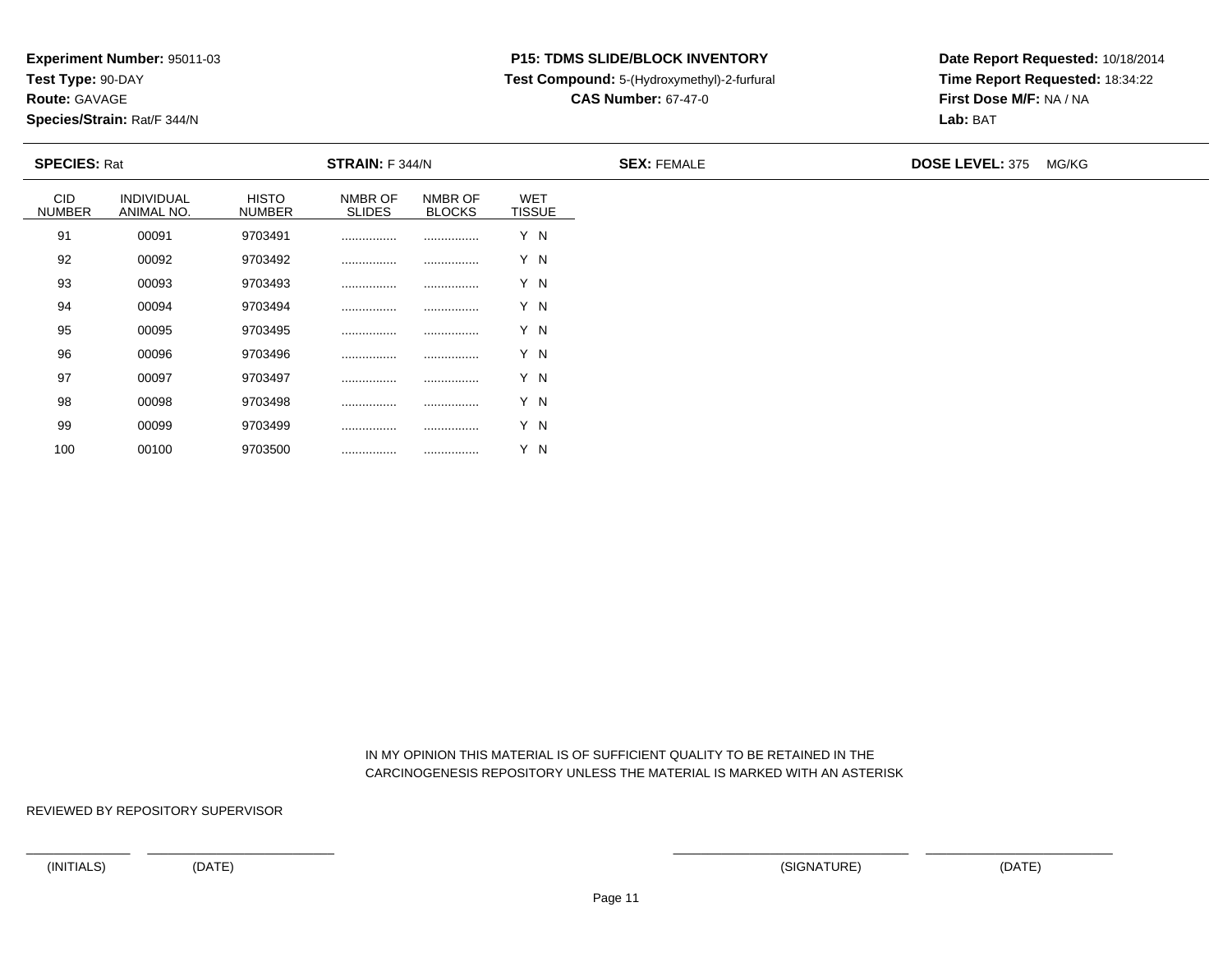**Test Type:** 90-DAY

**Route:** GAVAGE

110

**Species/Strain:** Rat/F 344/N

## **P15: TDMS SLIDE/BLOCK INVENTORY**

**Test Compound:** 5-(Hydroxymethyl)-2-furfural

**CAS Number:** 67-47-0

**Date Report Requested:** 10/18/2014**Time Report Requested:** 18:34:22**First Dose M/F:** NA / NA**Lab:** BAT

| <b>SPECIES: Rat</b>         |                          |                               | <b>STRAIN:</b> F 344/N   |                          |                             | <b>SEX: FEMALE</b> | <b>DOSE LEVEL: 750</b> | MG/KG |
|-----------------------------|--------------------------|-------------------------------|--------------------------|--------------------------|-----------------------------|--------------------|------------------------|-------|
| <b>CID</b><br><b>NUMBER</b> | INDIVIDUAL<br>ANIMAL NO. | <b>HISTO</b><br><b>NUMBER</b> | NMBR OF<br><b>SLIDES</b> | NMBR OF<br><b>BLOCKS</b> | <b>WET</b><br><b>TISSUE</b> |                    |                        |       |
| 101                         | 00101                    | 9703501                       |                          | .                        | Y N                         |                    |                        |       |
| 102                         | 00102                    | 9703502                       |                          |                          | Y N                         |                    |                        |       |
| 103                         | 00103                    | 9703503                       |                          |                          | Y N                         |                    |                        |       |
| 104                         | 00104                    | 9703504                       |                          |                          | Y N                         |                    |                        |       |
| 105                         | 00105                    | 9703505                       |                          |                          | Y N                         |                    |                        |       |
| 106                         | 00106                    | 9703506                       |                          |                          | Y N                         |                    |                        |       |
| 107                         | 00107                    | 9703507                       |                          |                          | Y N                         |                    |                        |       |
| 108                         | 00108                    | 9703508                       |                          |                          | Y N                         |                    |                        |       |
| 109                         | 00109                    | 9703509                       |                          |                          | Y N                         |                    |                        |       |

 IN MY OPINION THIS MATERIAL IS OF SUFFICIENT QUALITY TO BE RETAINED IN THECARCINOGENESIS REPOSITORY UNLESS THE MATERIAL IS MARKED WITH AN ASTERISK

REVIEWED BY REPOSITORY SUPERVISOR

<sup>00110</sup> <sup>9703510</sup> ................ ................ Y N